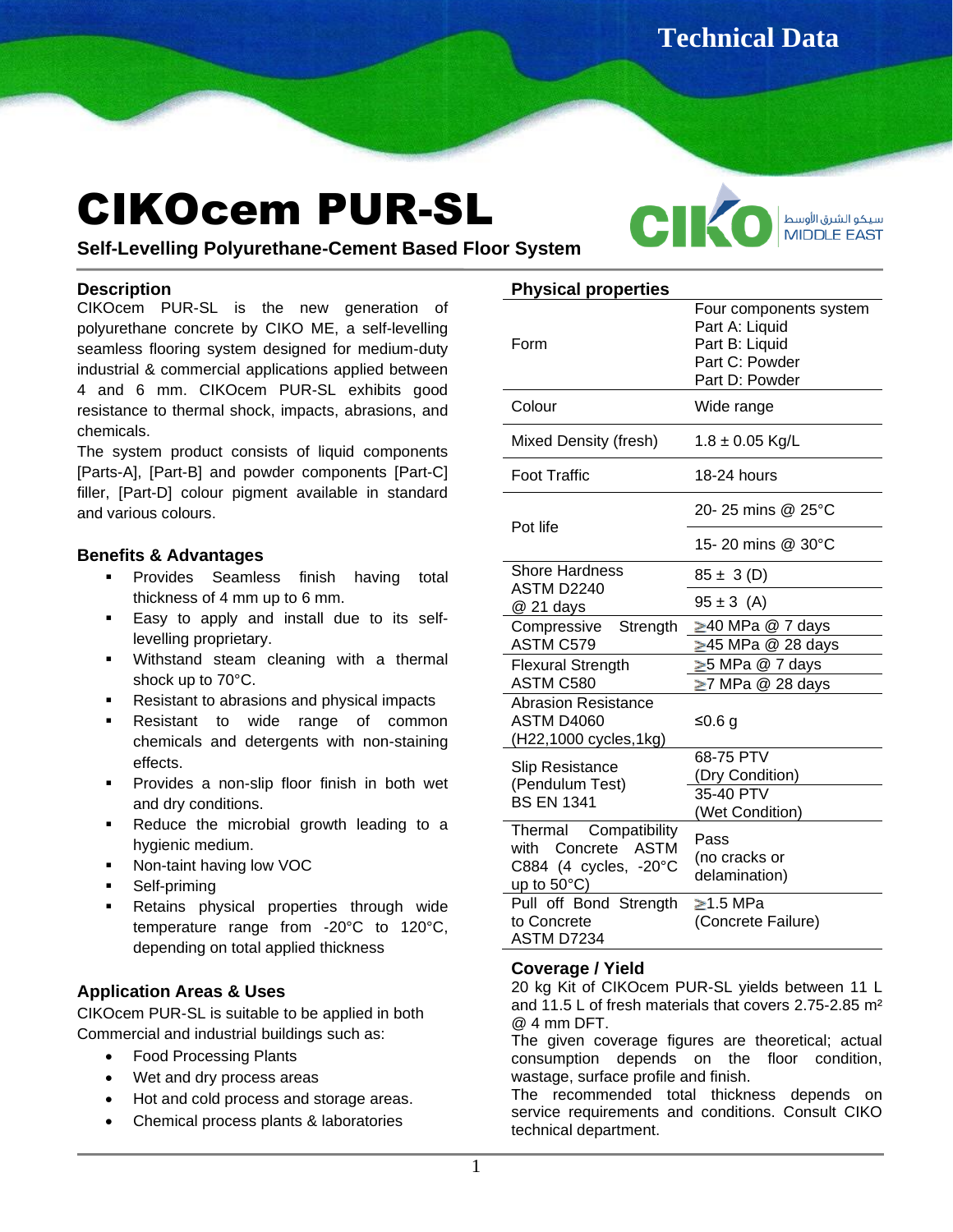

#### **Application instructions Surface preparation**

The concrete should be minimum cured for 7 days achieving a minimum compressive strength and pull off strength of 25 MPa and 1.5 MPa respectively. The concrete surface moisture content shall not exceed 10%. Early curing movement, shrinkage or cracking that may occur at later stages in the concrete in will be reflected through the final CIKOcem PUR-SL flooring.

Concrete surfaces are to be mechanically prepared to remove laitance, curing compounds and contaminations to achieve a sound and rough surface. The recommended mechanical means are limited to shot blasting, grit blasting or scarification to achieve a concrete surface profile between CSP 4 and CSP 9 as per ICRI Technical Guideline.

To prevent lifting or delamination during curing time and under service conditions, keyways and anchor joints must be cut at all terminations, joints, columns, doorways, walls and drains. For further detailing of terminations and locking, refer to method statement.

All concrete irregularities such as cracks, holes control joints, expansion joints and terminations must be addressed and prepared prior to the application of the flooring. Consult CIKO technical service department for further support.

The final step in cleaning should be complete removal of all residues with an industrial vacuum cleaner.

The concrete surface should be free from dust and loose particles that may impede adhesion.

If installing of an integral cove such as CIKOcem PUR-COV or pre-casted CIKOCem PUR-SL is to be applied, the installation of the cove should be done prior to applying CIKOcem PUR-SL to ensure a clean transition. Refer to technical data sheet and method statement for application instructions.

# **Mixing**

CIKOcem PUR-SL is a ready to mix four components material that requires the utilization of suitable heavyduty high-speed drill-mixing paddle assembly to ensure a complete mix and to reduce the risk of introducing excessive air into the mixture. Mix the liquid [part-A] in its original packing to achieve a homogenous mixture, dispense the color pigment component [Part-D] whilst the mixer is in the running mode and further mix for 1 to 2 minutes until a wellblended homogeneous color mixture is achieved. Add [Part-B] whilst mixing for additional 1 to 2 minutes. Dispense gradually [part-C] and further mix for an additional of 2 to 3 minutes until all particles are wetted out and a homogenous and flow-able consistency is achieved.

# **Priming & Scratch Coat**

Properly mixed material should be spread over the prepared surface using steel trowel or scrapper maintaining the required thickness of 1 to 1.5 mm, broadcast CIKO ASG (0.5-1mm) or (0.3-0.5 mm) over the wet applied scratch coat to create a mechanical key bonding with body coat. Allow the material to cure for 18 to 24 hours. Remove all excess of unbonded CIKO ASG by vacuuming prior to overlay the body coat CIKOcem PUR-SL.

# **Application of CIKOcem PUR-SL**

Immediately after mixing and within maximum 3 minutes, spread the mixed CIKOcem PUR-SL onto the floor at the desired thickness using cam rake or pin screed rake. Lay abutting edges within 10 minutes to ensure a clean edge. Maintaining a wet edge is important in avoiding lines and ridges on the finished floor. Back roll in two directions across slurry with a spiked roller to help settle and even out the finish. Care shall be taken during spike rolling not to leave spike roller marks. This is strictly depending on placing time of material post mixing, ambient temperatures and ambient conditions. Generally, and under controlled temperature of 25°C the material will self-heal spike roller marks within maximum 15 minutes.

# **Recommendations**

Mock-ups and field test areas are required in order to validate performance and appearance related characteristics to ensure system performance as specified for the intended use, and to determine approval of the coating system including but not limited to:

- Colour
- Inherent surface variations
- Wear and abrasion resistance
- Chemical resistance and stain resistance

Job site variability must be confirmed and assured including but not limited to:

- Surface preparation and profile
- Sunlight and exposure
- Relative humidity
- Dew point temperature
- Ambient and substrate temperature

During application of CIKOcem PUR-SL products may lead to fisheyes, blistering, pinholes, wrinkling, or outgassing of air in the concrete and are not product defects. Priming, shading or evening application may be required. Refer to Precautions section for further details

CIKOcem PUR-SL is recommended for professional use only.